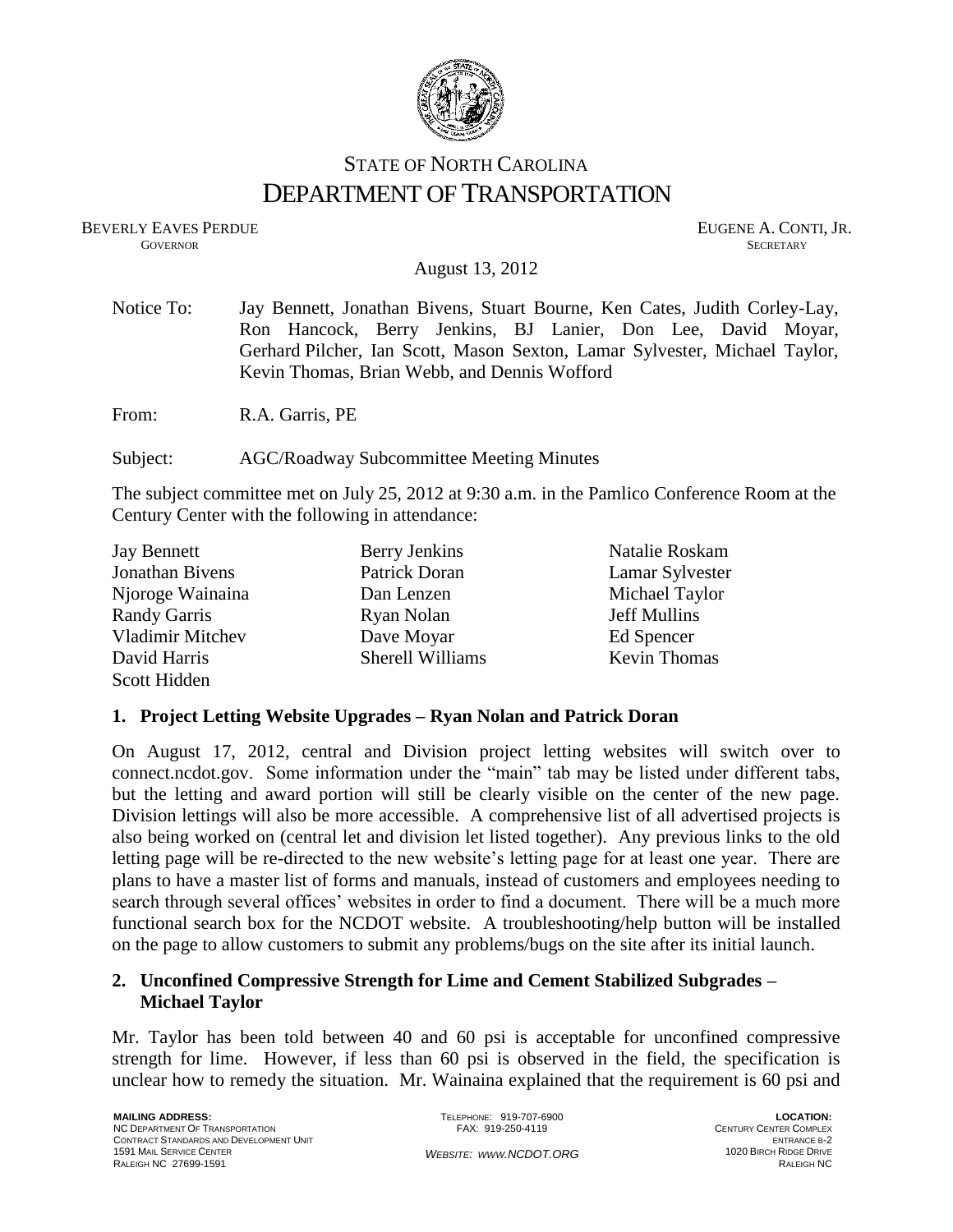the contractor must provide enough lime to achieve 60 psi. However, Mr. Wainaina noted that over time, the lime stabilized subgrade could cure to the point where 60 psi is attained and that was why the specification was written without specific corrective actions.

# **3. Reinforced Side Slopes and Rock Plating – Michael Taylor**

Mr. Taylor questioned why Reinforced Soil Slopes were paid for by square yards of slope instead of by material quantities. Mr. Hidden says that Geotech has been trying to come up with a way to compare total unit costs of differing methods of slope stabilization. He explained that the type of material the contractor uses is critical in determining the quantity of material the contractor will need to complete the job. Also, it is easier for the field surveyors to simply measure how the final square yards of Reinforced Soil Slopes. Mr. Taylor pointed out that contractors are having trouble identifying on plans where exactly these reinforced slopes need to be installed. Mr. Hidden proposed a solution in the form of summary tables to show where Reinforced Soil Slopes will be needed throughout the project. This solution will be implemented and revised if necessary.

Mr. Taylor reported that more detail is needed in plans on where Rock Plating is required. Mr. Taylor expressed concern about rock plating, because the stone material used in this process was paid for by the ton, but now is paid for by the square yard. Mr. Hidden reiterated the reasons for the change to allow consistent cost comparisons on various reinforcement options and ease of inspection. He commented that the new summary sheet will assist in identifying the rock plating locations.

# **4. Reinforced Bridge Approach Fills – Michael Taylor**

Traditionally, flexible pipe has been used to redirect water from the bridge approach fills to an outlet pad at the bottom of the slope or to an outlet located within the rip rap. New plans are being drawn to use rigid white PVC pipe to create these water diversions, and Mr. Taylor commented that this pipe requires T-fittings and angled fittings to turn the flow of water down the slope instead of simply using flexible pipe; rigid pipe is also more expensive. Rigid pipe is a lump sum item, so all fittings are included in the lump sum price. Resident engineers often move outlets from the top of the slope in the original plan design, to an outlet pad at the bottom of the slope.

# **5. Surcharges, Waiting Periods and Embankment Monitoring – Scott Hidden**

Mr. Hidden has modified the plans to standardize settlement gauges. Geotech summary tables were created for items like drainage, underdrains, rock plating, reinforced soil slopes, waiting periods, and surcharges.

# **6. SAF Form – Jonathan Bivens**

SAF Form is being interpreted differently by different offices. HICAMS allows bid prices to have 3 significant digits, whereas the spreadsheet on SAF Form only allows 2. Another issue is that subcontractors are paid with a different unit price than DOT is paying the prime contractor, the contractor varied instructions to address these differences in unit pay. Also, only one "partial" and one "portion" are allowed by the form. Contractors sometimes have 2 or 3 tiers of subcontractors below them, and the form is basically not flexible enough to allow for these situations.